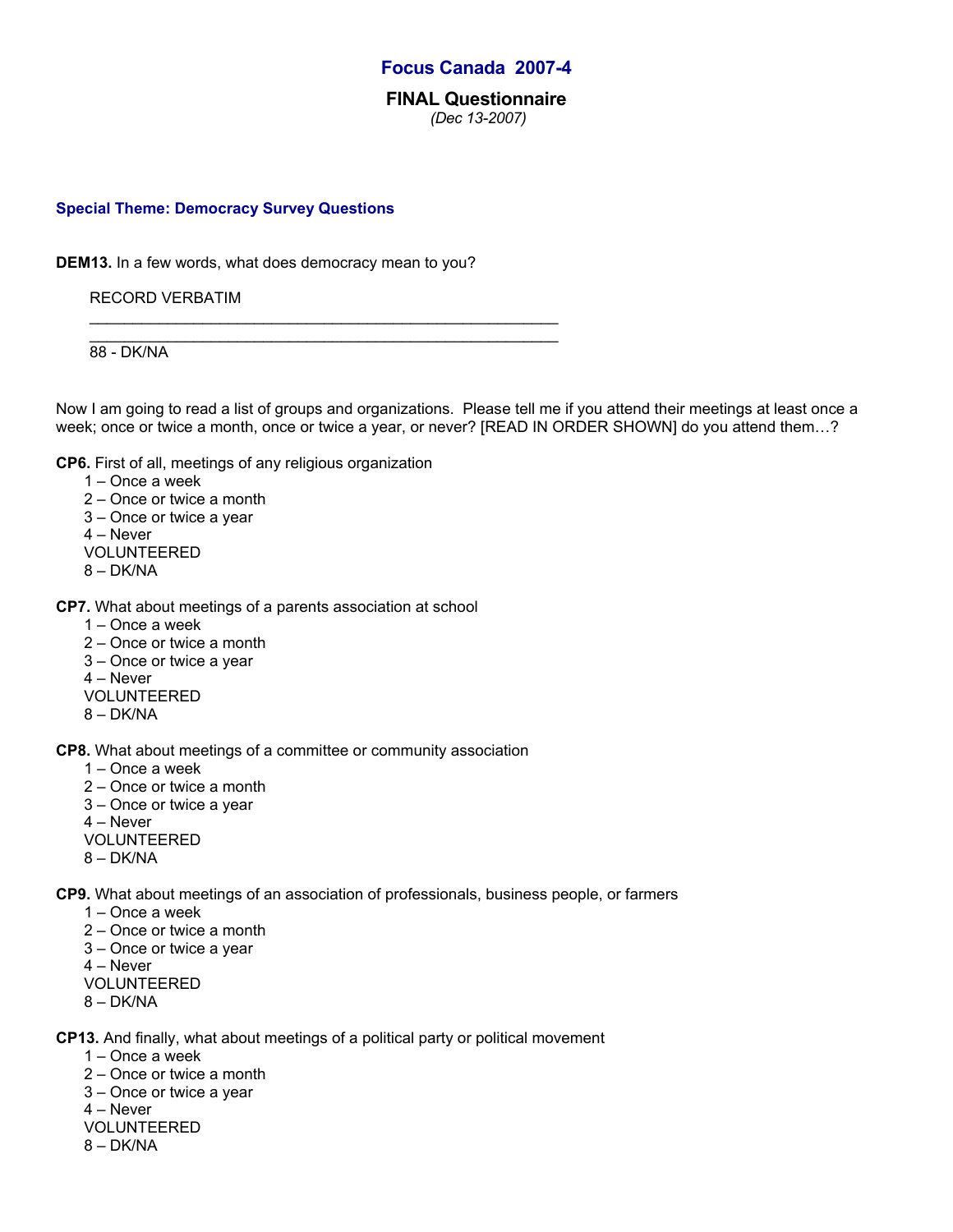**PROT1.** In your lifetime, have you participated in protest demonstrations sometimes, almost never, or never?

- DO NOT READ
- 1 Sometimes
- 2 Almost never
- 3 Never
- 8 DK/NA

**IT1.** Now, speaking of the people from around where you live, would you say that the people from your community are generally…?

READ IN ORDER

- 1 Very trustworthy
- 2 Somewhat trustworthy
- 3 Not very trustworthy, or
- 4 Untrustworthy
- VOLUNTEERED
- 8 DK/NA

**EXC7.** Taking into account your own experience or what you have heard, would you say that corruption among government employees is…[READ IN ORDER]

- 1 Very common
- 2 Common
- 3 Uncommon, or
- 4 Very uncommon
- VOLUNTEERED
- 8 DK/NA

**VIC1.** Have you been a victim of any type of crime in the past 12 months?

- DO NOT READ
- $1 Yes$
- $2 No$
- 8 DK/NA
- **AOJ11.** Again, speaking of the place or neighborhood where you live, and thinking of the possibility of becoming victimized by an assault or a robbery, do you feel…
	- READ IN ORDER
	- 1 Very safe
	- 2 Somewhat safe
	- 3 Somewhat unsafe, or
	- 4 Very unsafe
	- VOLUNTEERED
	- 8 DK/NA

*Now I'll ask questions with a scale that goes from 1, meaning "not at all" to 7, meaning "a great deal".* 

- **B1.** First of all, on a scale of 1 to 7, how much do you think the courts in Canada guarantee a fair trial? If you think the courts do not guarantee a fair trial at all, choose the number 1. If you think the courts guarantee a fair trial a lot choose the number 7. Or you can choose a number in between 1 and 7. DO NOT READ 1 – Not at all  $2 -$ 
	- $3 -$
	- $4 -$
	- $5 -$
	- $6 -$
	- 7 A great deal
	- 8 DK/NA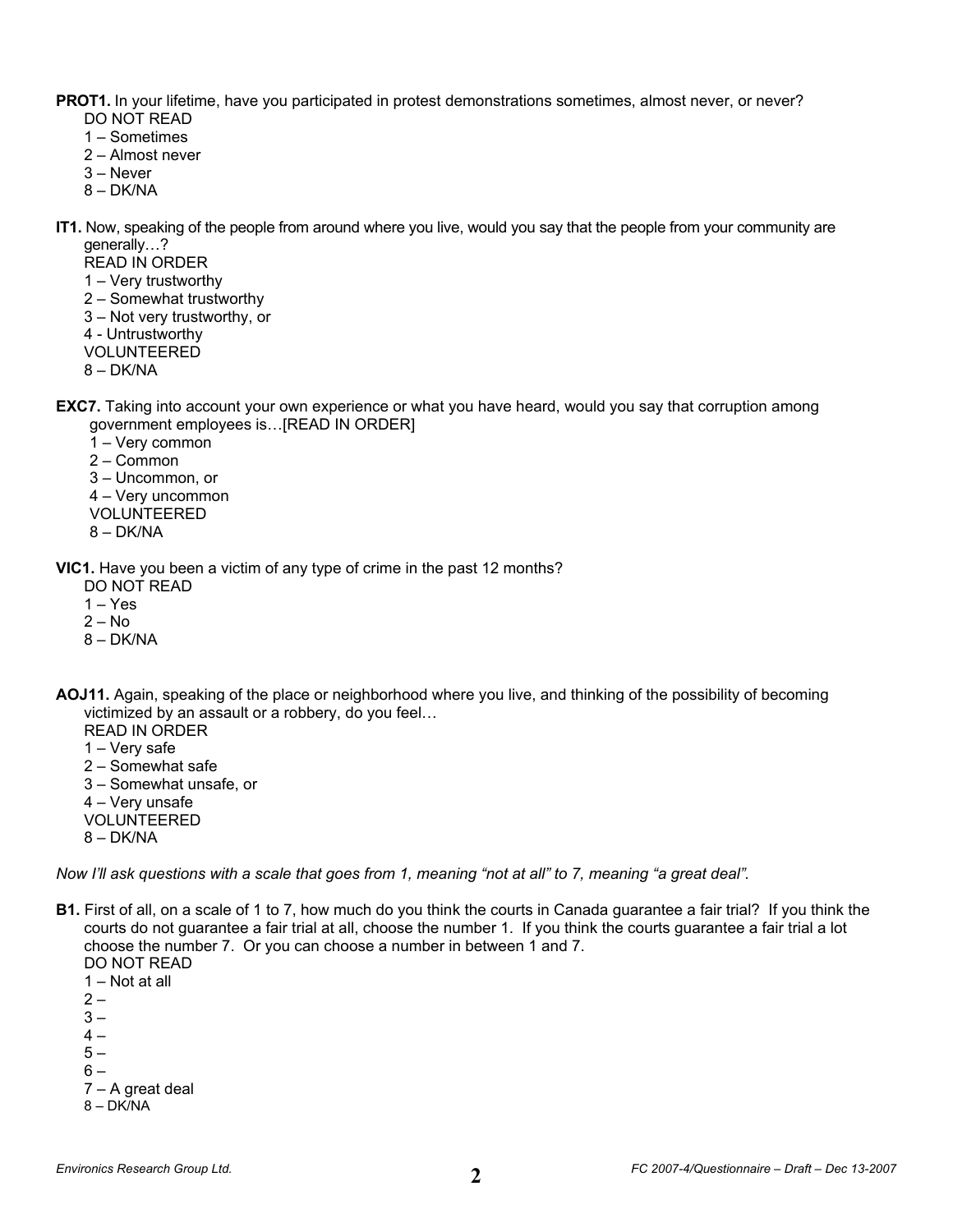**B2.** How much do you respect the political institutions of Canada? DO NOT READ. REPEAT SCALE AS NECESSARY [Choose a number between 1 and 7, where 1 means "not at all" and 7 means "a great deal"] 1 – Not at all  $2 3 4 5 6 -$  7 – A great deal 8 – DK/NA **B3.** How much do you think that citizens' basic rights are well protected by the political system of Canada? DO NOT READ. REPEAT SCALE AS NECESSARY [Choose a number between 1 and 7, where 1 means "not at all" and 7 means "a great deal"] 1 – Not at all  $2 3 4 5 6 -$  7 – A great deal 8 – DK/NA **B4.** How proud do you feel of living under the political system of Canada? DO NOT READ. REPEAT SCALE AS NECESSARY [Choose a number between 1 and 7, where 1 means "not at all" and 7 means "a great deal"] 1 – Not at all  $2 3 4 5 6 -$  7 – A great deal  $8 - DK/NA$ **B6.** How much do you think that people should support the political system of Canada? DO NOT READ. REPEAT SCALE AS NECESSARY [Choose a number between 1 and 7, where 1 means "not at all" and 7 means "a great deal"] 1 – Not at all  $2 3 4 5 6 -$  7 – A great deal  $8 - DK/NA$ **B10A.** How much do you trust the justice system? DO NOT READ. REPEAT SCALE AS NECESSARY [Choose a number between 1 and 7, where 1 means "not at all" and 7 means "a great deal"] 1 – Not at all  $2 3 4 5 6 -$  7 – A great deal  $8 - DK/NA$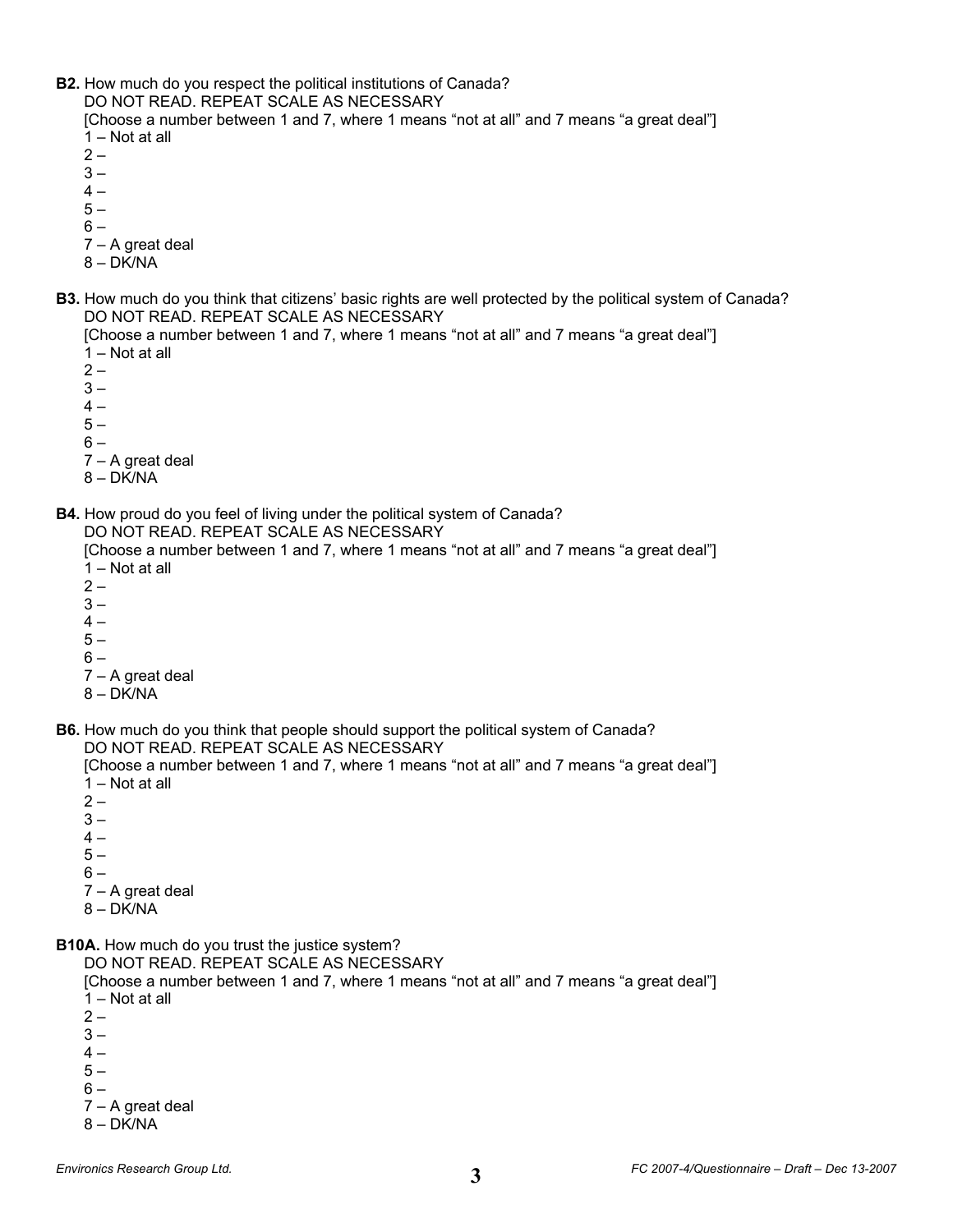- **B12.** How much do you trust the Canadian Forces?
	- DO NOT READ. REPEAT SCALE AS NECESSARY

 [Choose a number between 1 and 7, where 1 means "not at all" and 7 means "a great deal"] 1 – Not at all

- $2 -$
- $3 -$
- $4 -$
- $5 -$
- $6 -$
- 7 A great deal
- 8 DK/NA
- **B13.** How much do you trust the Parliament of Canada?
	- DO NOT READ. REPEAT SCALE AS NECESSARY

 [Choose a number between 1 and 7, where 1 means "not at all" and 7 means "a great deal"] 1 – Not at all

- $2 -$
- $3 -$
- $4 -$
- $5 -$
- $6 -$
- 7 A great deal
- 8 DK/NA
- **B21.** How much do you trust political parties?
	- DO NOT READ. REPEAT SCALE AS NECESSARY

 [Choose a number between 1 and 7, where 1 means "not at all" and 7 means "a great deal"] 1 – Not at all

- $2 -$
- $3 -$
- $4 -$
- $5 -$
- $6 -$
- 7 A great deal
- 8 DK/NA

**B31.** How much do you trust the Supreme Court?

DO NOT READ. REPEAT SCALE AS NECESSARY

 [Choose a number between 1 and 7, where 1 means "not at all" and 7 means "a great deal"] 1 – Not at all

- $2 -$
- $3 -$
- $4 -$
- $5 -$
- $6 -$
- 7 A great deal
- 8 DK/NA

**B43**. How proud are you of being a Canadian?

DO NOT READ. REPEAT SCALE AS NECESSARY

 [Choose a number between 1 and 7, where 1 means "not at all" and 7 means "a great deal"] 1 – Not at all

- $2 -$
- $3 -$
- $4 -$
- $5 -$
- $6 -$
- 7 A great deal
- 8 DK/NA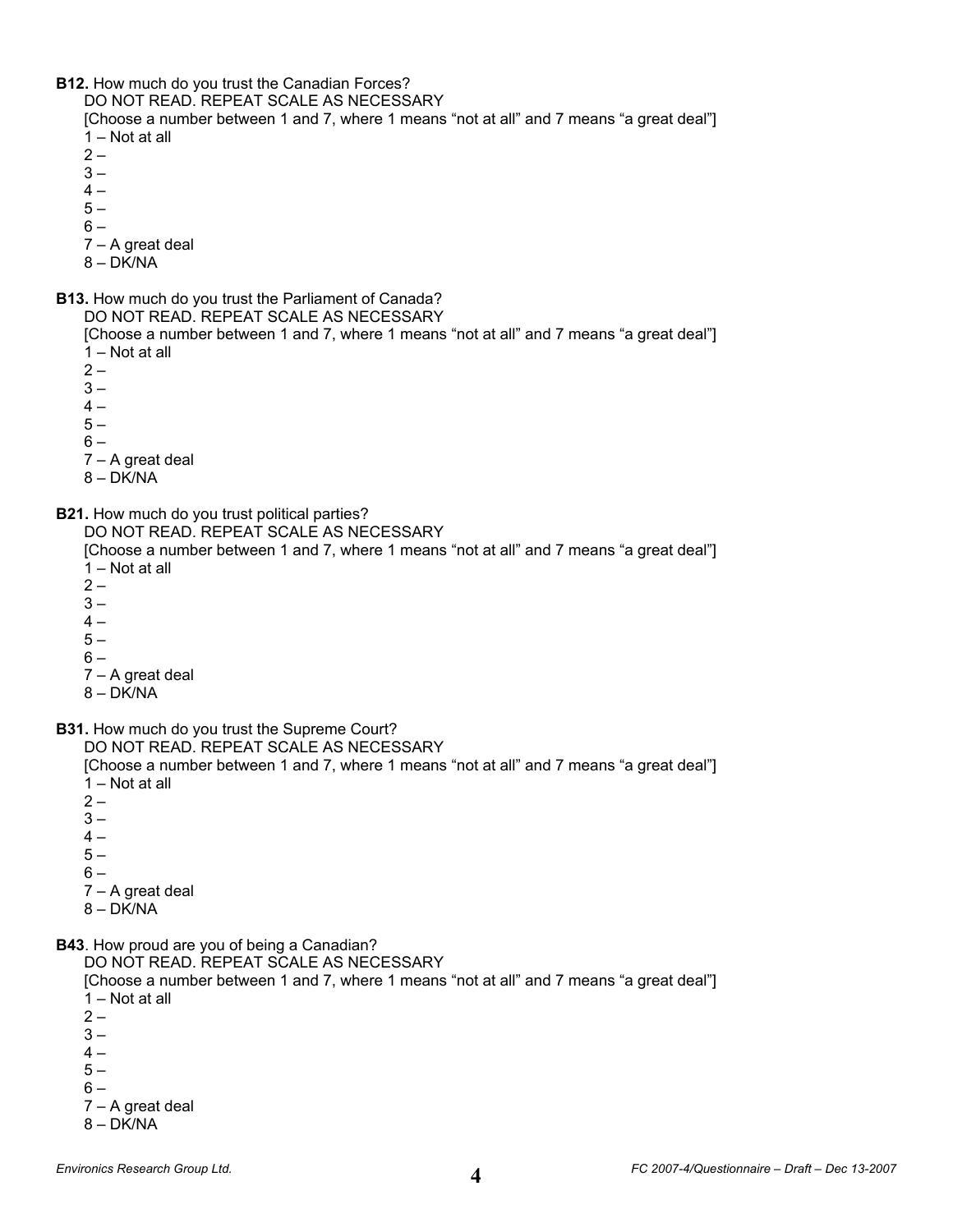**ING4.** How much do you agree with the following statement? "Democracy may have problems, but it is better than any other form of government."

DO NOT READ. REPEAT SCALE AS NECESSARY

[Choose a number between 1 and 7, where 1 means "not at all" and 7 means "a great deal"]

- 1 Not at all
- $2 -$
- $3 -$
- $4 -$
- $5 -$
- $6 -$
- 7 A great deal
- 8 DK/NA
- **PN2.** And to what extent do you agree with this statement? "Despite our differences, we Canadians have many things that unite us as a country."

DO NOT READ. REPEAT SCALE AS NECESSARY

[Choose a number between 1 and 7, where 1 means "not at all" and 7 means "a great deal"]

- 1 Not at all  $2 3 4 5 -$
- $6 -$
- 7 A great deal
- 8 DK/NA

*Now we will use a similar 1 to 7 scale, but this time 1 means "strongly disagree" and 7 means "strongly agree". A number between 1 and 7 represents an intermediate score.* 

Taking into account the current situation of this country, I would like you to tell me how much you agree or disagree with the following statements.

REPEAT SCALE AS NECESSARY

[Choose a number between 1 and 7, where 1 means "strongly disagree" and 7 means "strongly agree"]

- **POP102.** When the Parliament hinders the work of our government, our prime minister should govern without the Parliament.
	- 1 Strongly disagree
	- $2 -$
	- $3 \Delta$  –
	- $5 -$
	- $6 -$
	-
	- 7 Strongly agree
	- 8 DK/NA

**POP103.** When the Supreme Court hinders the work of our government, it should be ignored by our prime minister.

- 1 Strongly disagree
- $2 -$
- $3 -$
- $4 5 -$
- $6 -$

 7 – Strongly agree 8 – DK/NA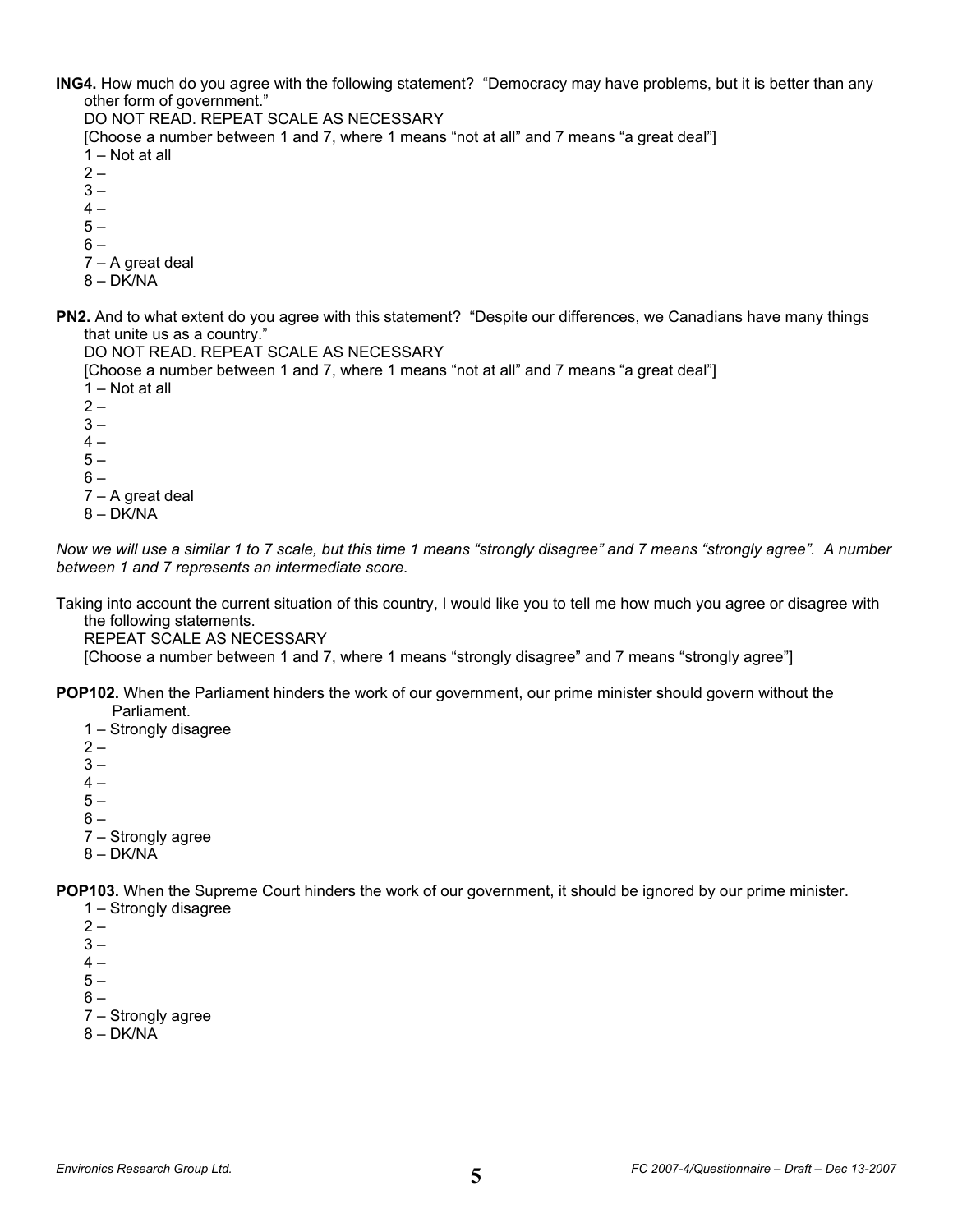**POP107.** The people should govern directly and not through elected representatives.

- 1 Strongly disagree
- $2 -$
- $3 -$
- $4 -$
- $5 -$
- $6 -$
- 7 Strongly agree
- 8 DK/NA

**POP113.** Those who disagree with the majority represent a threat to the interests of the country.

- 1 Strongly disagree
- $2 -$
- $3 -$
- $4 -$
- $5 -$
- $6 -$
- 7 Strongly agree
- 8 DK/NA
- **ROS2.** The federal government, more than individuals, should be more responsible for ensuring the well-being of the people.
	- 1 Strongly disagree
	- $2 -$
	- $3 -$
	- $4 -$
	- $5 -$
	- $6 -$
	- 7 Strongly agree
	- 8 DK/NA

**ROS3.** The federal government, more than the private sector, should be primarily responsible for creating jobs.

- 1 Strongly disagree
- $2 -$
- $3 -$
- $4 -$
- $5 -$
- $6 -$
- 7 Strongly agree
- 8 DK/NA

**ROS4.** The federal government should implement strong policies to reduce inequality between the rich and the poor.

- 1 Strongly disagree
- $2 -$
- $3 -$
- $4 -$
- $5 -$
- $6 -$
- 7 Strongly agree
- 8 DK/NA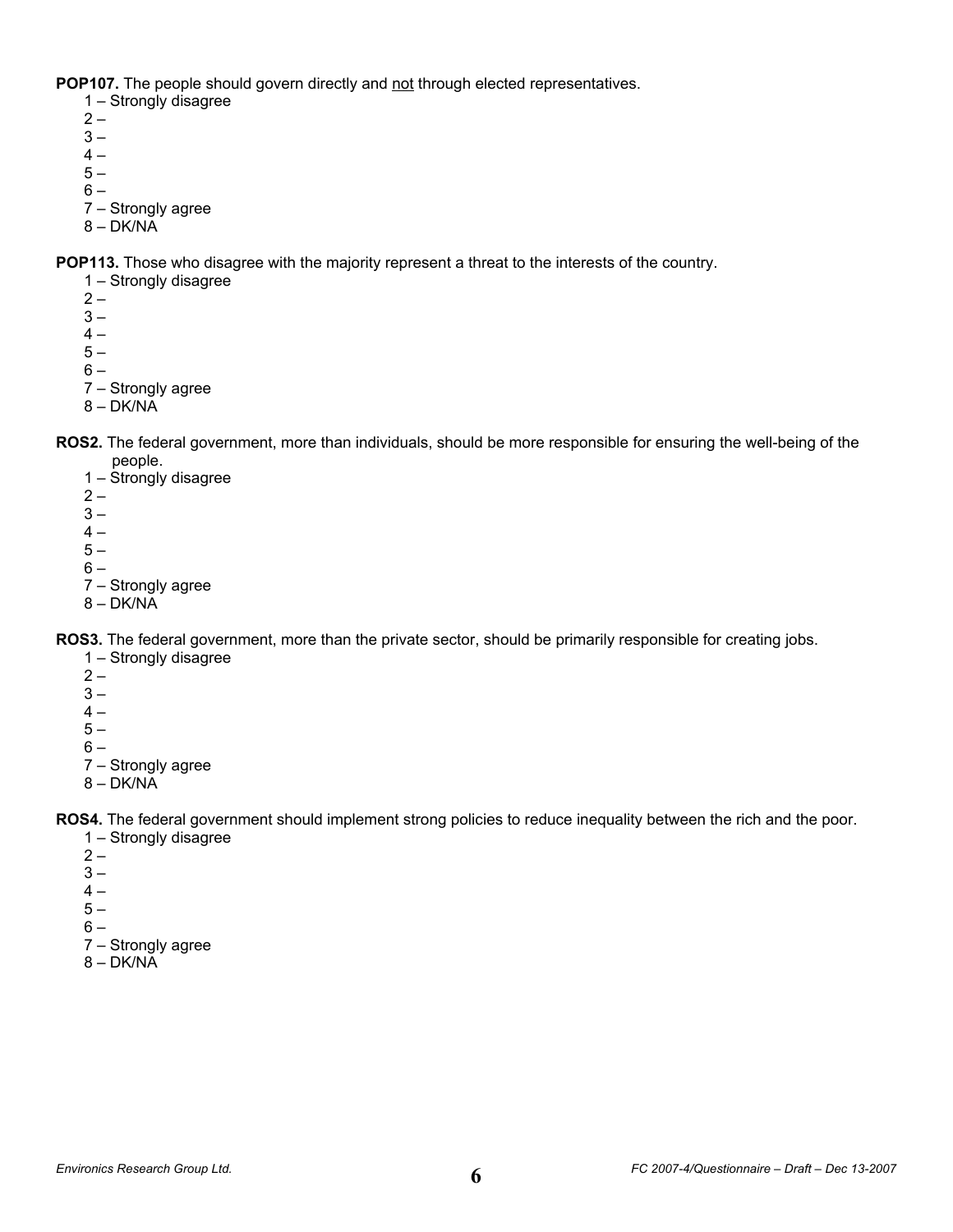*Okay, now we're no longer using the 1 to 7 scale.* 

- **PN4.** In general, would you say that you are very satisfied, satisfied, dissatisfied or very dissatisfied with the way democracy functions in Canada?
	- DO NOT READ
	- 1 Very satisfied
	- 2 Satisfied
	- 3 Dissatisfied
	- 4 Very dissatisfied
	- 8 DK/NA

*My next few questions use a scale of 1 to 10, with 1 meaning "strongly disapprove" and 10 meaning "strongly approve". Here's the first question.* 

**D1.**There are people who always say bad things about the Canadian system of government, not just our elected officials but the system of government. On the scale of 1 to 10, where 1 is "strongly disapprove" and 10 is "strongly approve", how strongly do you approve or disapprove of such people's right to vote?

DO NOT READ. REPEAT SCALE AS NECESSARY

 [Choose a number between 1 and 10, where 1 means "Strongly disapprove" and 10 means "Strongly approve"] INTERVIEWER, IF ASKED: "Such people" = people who always say bad things about the Canadian system of government

- 01 Strongly disapprove
- $02 -$
- $03 -$
- $04 -$
- $05 -$
- $06 -$
- $07 -$
- 08 –
- 09 –
- 10 Strongly approve
- 88 DK/NA
- **D2.** How strongly do you approve or disapprove of such people being allowed to conduct peaceful demonstrations in order to express their views?
	- DO NOT READ. REPEAT SCALE AS NECESSARY

 [Choose a number between 1 and 10, where 1 means "Strongly disapprove" and 10 means "Strongly approve"] INTERVIEWER, IF ASKED: "Such people" = people who always say bad things about the Canadian system of government

- 01 Strongly disapprove
- $02 -$
- $03 -$
- $04 -$
- $05 -$
- 06 –
- $07 -$
- 08 –
- 09 –
- 10 Strongly approve
- 88 DK/NA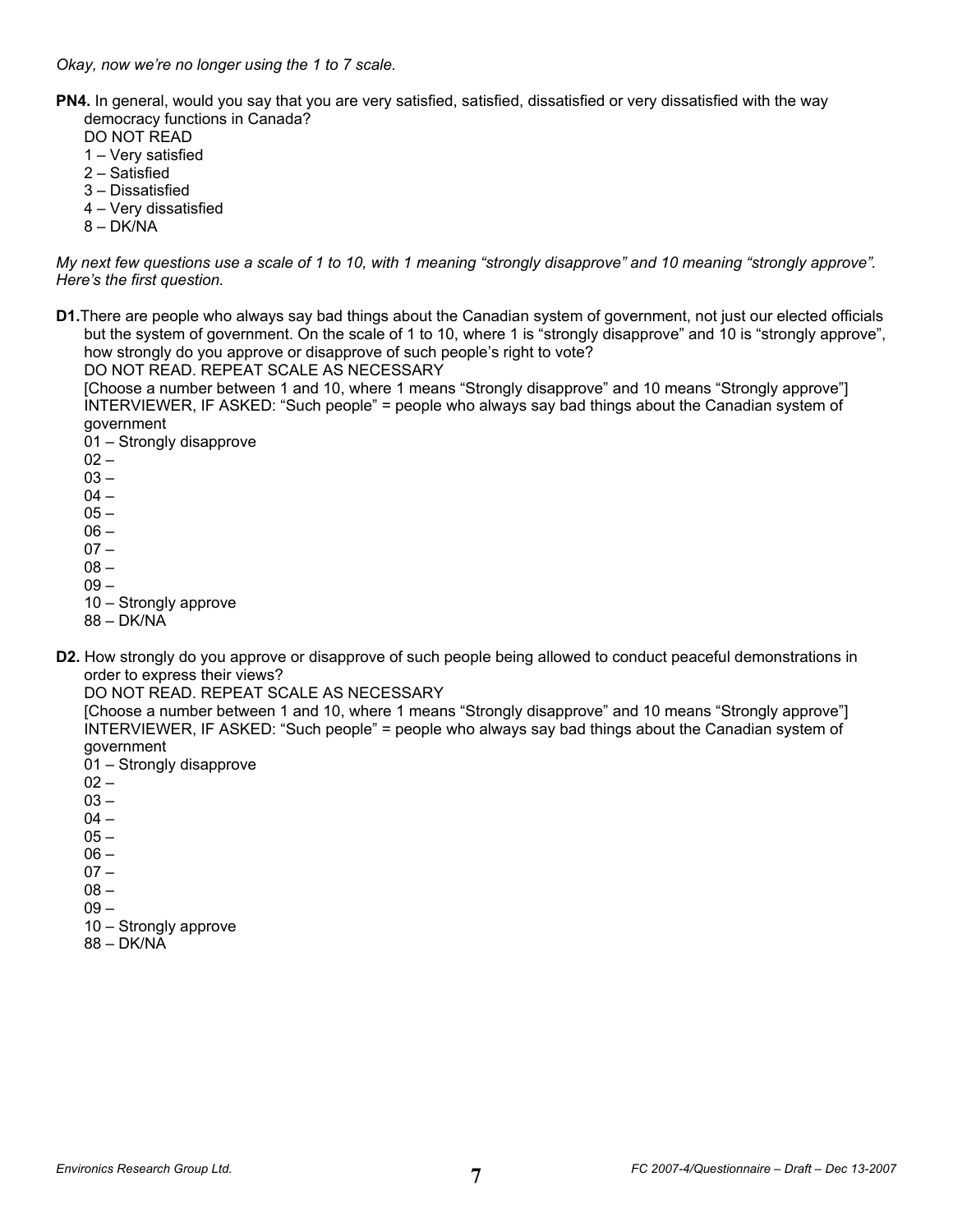**D3.** How strongly do you approve or disapprove of such people being permitted to run for public office? DO NOT READ. REPEAT SCALE AS NECESSARY

 [Choose a number between 1 and 10, where 1 means "Strongly disapprove" and 10 means "Strongly approve"] INTERVIEWER, IF ASKED: "Such people" = people who always say bad things about the Canadian system of government

- 01 Strongly disapprove
- $02 -$
- $03 -$
- $04 -$
- $05 -$
- 06 –
- $07 -$
- $08 -$
- 09 –
- 10 Strongly approve
- 88 DK/NA
- **D4.** How strongly do you approve or disapprove of such people making speeches on TV?

### DO NOT READ. REPEAT SCALE AS NECESSARY

 [Choose a number between 1 and 10, where 1 means "Strongly disapprove" and 10 means "Strongly approve"] INTERVIEWER, IF ASKED: "Such people" = people who always say bad things about the Canadian system of government

- 01 Strongly disapprove
- $02 -$
- $03 -$
- $04 -$
- $05 -$
- $06 -$
- $07 -$
- 08 09 –
- 
- 10 Strongly approve
- 88 DK/NA
- **D5.** How strongly do you approve or disapprove of gays and lesbians being permitted to run for public office? DO NOT READ. REPEAT SCALE AS NECESSARY
	- [Choose a number between 1 and 10, where 1 means "Strongly approve" and 10 means "Strongly disapprove"]
	- 01 Strongly disapprove
	- $02 -$
	- $03 -$
	- $04 -$
	- $05 -$
	- $06 -$
	- $07 -$
	- $08 -$
	- 09 –
	- 10 Strongly approve
	- 88 DK/NA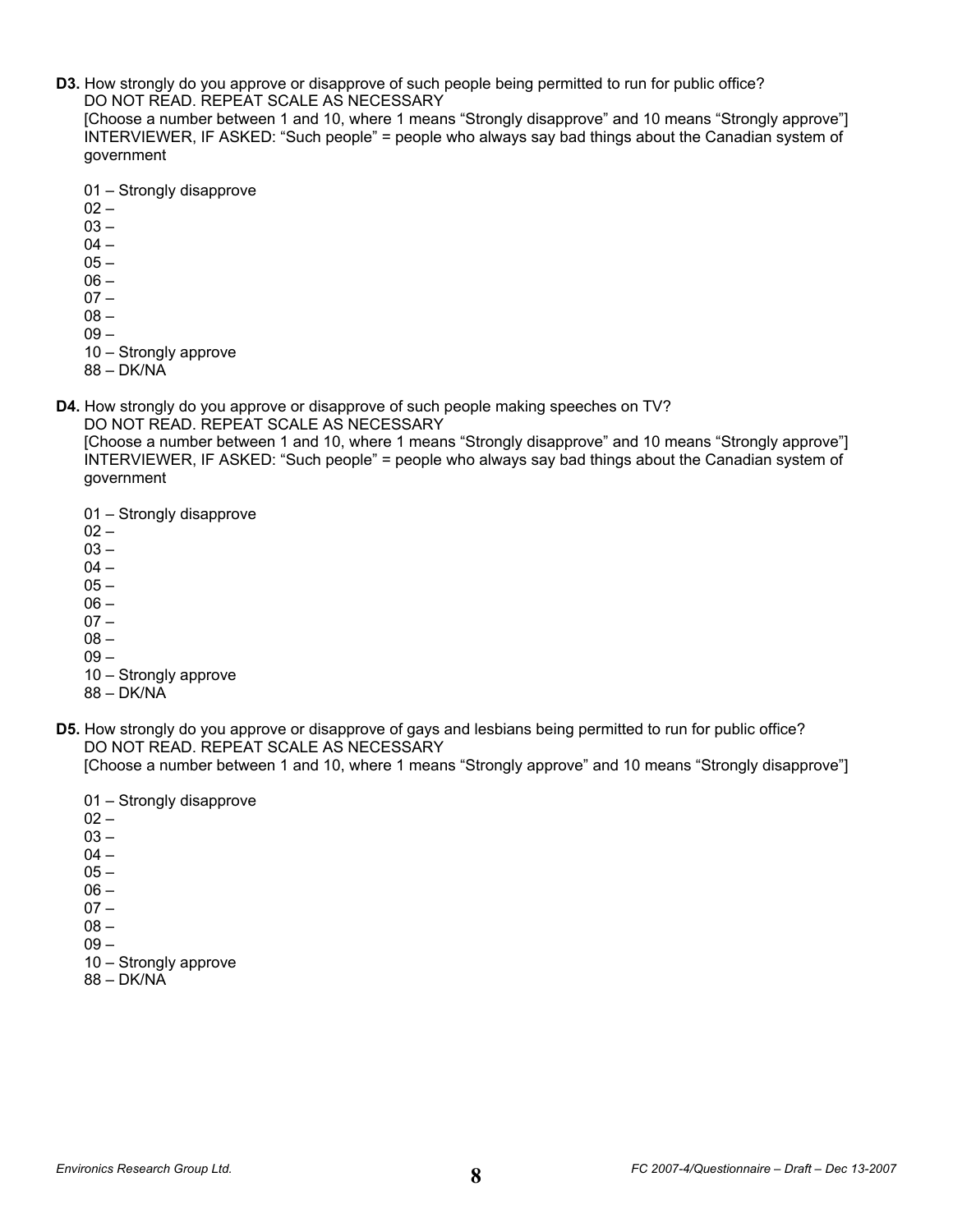**D32.** How strongly do you approve or disapprove of a law that prohibits public protests? DO NOT READ. REPEAT SCALE AS NECESSARY [Choose a number between 1 and 10, where 1 means "Strongly disapprove" and 10 means "Strongly approve"]

01 – Strongly disapprove

- $02 -$
- $03 -$
- $04 -$
- $05 -$
- $06 -$
- $07 -$
- 08 –
- 09 –
- 10 Strongly approve
- 88 DK/NA

**D37.** How strongly do you approve or disapprove of the government censoring the media that criticize it? DO NOT READ. REPEAT SCALE AS NECESSARY

[Choose a number between 1 and 10, where 1 means "Strongly disapprove" and 10 means "Strongly approve"]

- 01 Strongly disapprove
- $02 -$
- $03 -$
- $04 -$
- $05 -$
- $06 -$
- $07 -$
- 08 –
- 09 –
- 10 Strongly approve
- 88 DK/NA

#### **Demographics**

#### **ASK ALL**

*To finish up, I would like to get some information to help us group your answers with other survey participants.* 

**OCUP1.** Which of the following best describes your own present employment status? READ – PROBE FULL OR PART-TIME HOURS

- 01 Working full-time
- 02 Working part-time
- 03 Unemployed or looking for a job
- 04 Self-employed
- 05 Stay at home full-time
- 06 Student, or
- 07 Retired
- VOLUNTEERED
- 08- Disability pension
- 88 DK/NA

**QC.** Do you, or does anyone in your household belong to a labour union?

| 1 - Respondent belongs to union             | ASK Q.D   |
|---------------------------------------------|-----------|
| 2 - Other household member belongs to union | SKIP TO G |
| 3 - No one belongs to union                 | SKIP TO G |
| 4 - Both self and other belongs to union    | ASK Q.D   |
| 8 - DK/NA/REFUSAL                           | SKIP TO G |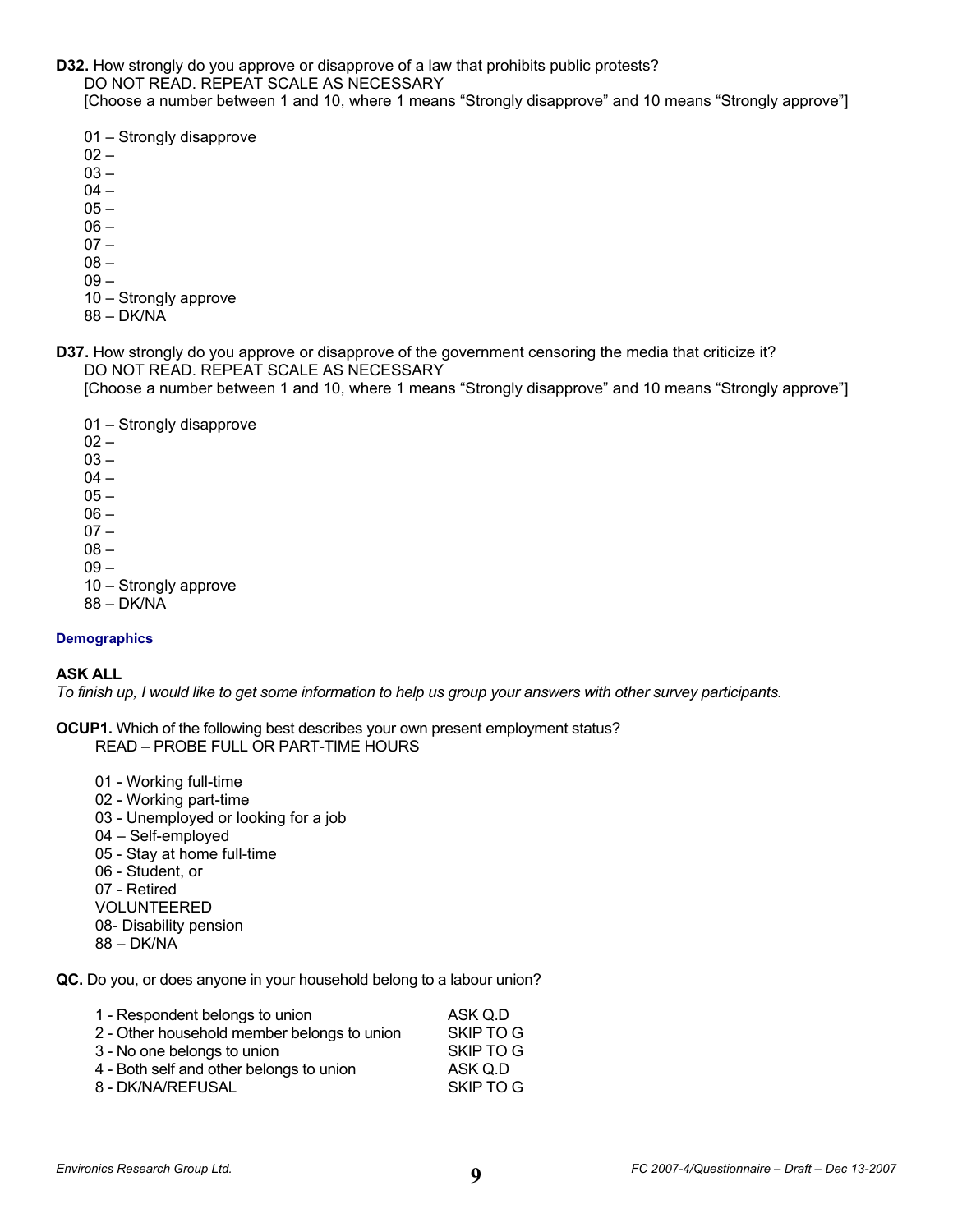**QD.** Do you belong to a...

- 1 Private sector union, or
- 2 Public sector union
- VOLUNTEERED
- 8 DN/NA
- 9 Inap
- **ED.** What is the highest level of education that you have reached? DO NOT READ – CODE ONE ONLY
	- 01 Some elementary
	- 02 Completed elementary
	- 03 Some high school
	- 04 Completed high school
	- 05 Community college/ vocational/ trade school/ commercial/ CEGEP
	- 06 Some university
	- 07 Completed university
	- 08 Post-graduate university/professional school
	- 88 DK/NA
- **QH\_Year.** In what year were you born? \_\_\_\_\_\_\_\_\_\_\_\_ Year 888 - DK/NA
- **Q2.** Age:

999. Inap

**QI.** Were you born in:

READ

- 1 Canada
- 2 United States
- 3 Great Britain
- 4 Another European country, or
- 5 Another country, outside Europe and Canada and the U.S.?
- 8 DK/NA
- **QJ.** (ASK IF BORN IN CANADA OR US) Would you identify yourself as an Aboriginal; that is of Inuit, Métis or First Nations descent?
	- 1- Yes
	- 2- No
	- 8- DK/NA
	- 9 Inap
- **Q10.** Which of the following categories best corresponds to the total annual income, before taxes, of all members of your household, for 2006?

READ

- 01 Under \$30,000
- 02 \$30,000 to \$60,000
- 03 \$60,000 to \$80,000
- 04 \$80,000 to \$100,000
- 05 \$100,000 and over
- 88 DK/NA
- **QN\_F1.** Which language do you, yourself, usually speak at home? (If you speak more than one language, which one do you speak most often?
	- CODE ONE ONLY
	- 01 English
	- 02 French
	- 77 OTHER (SPECIFY)
	- 88 REFUSAL